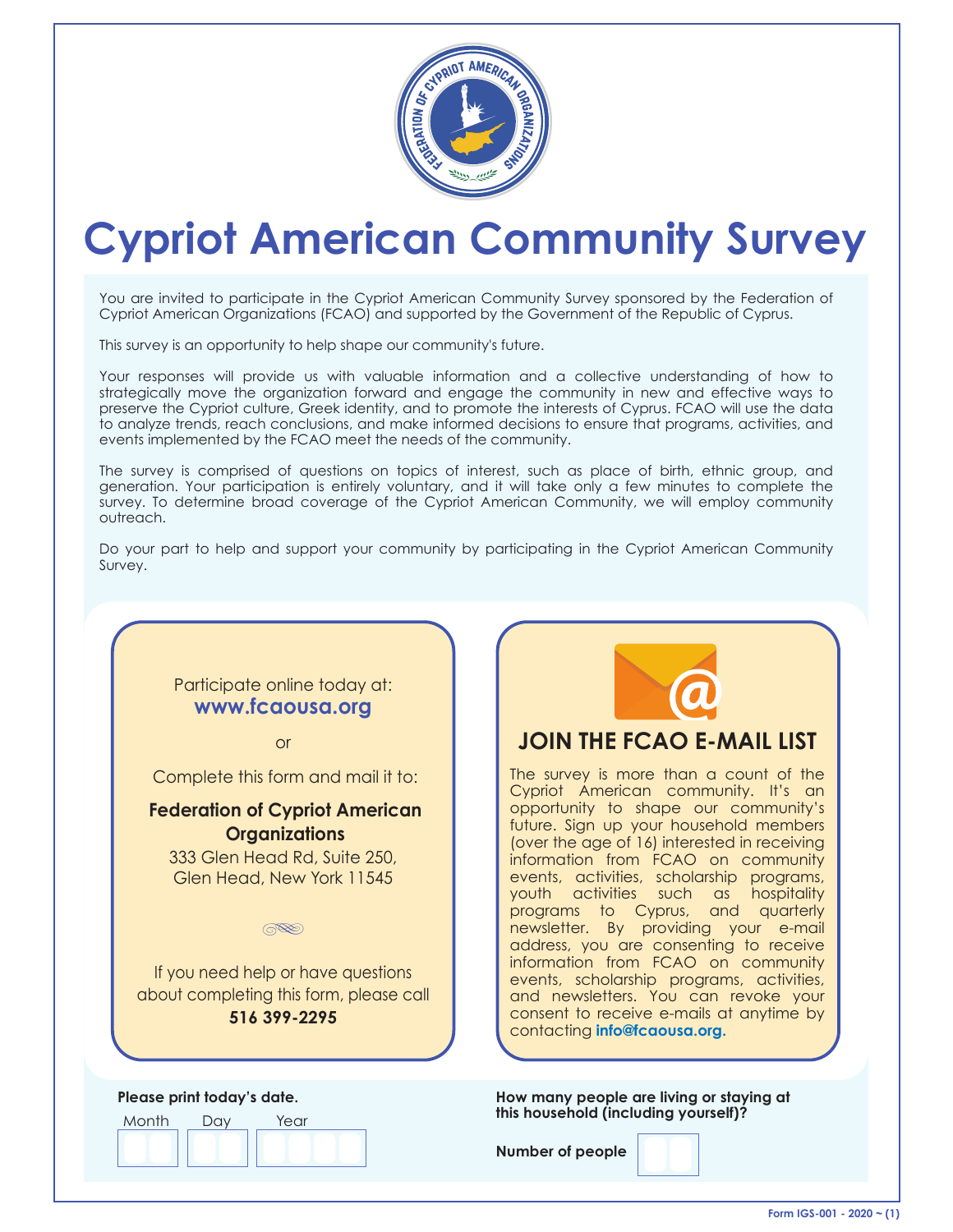# **Start here**

| <b>Person 1</b>                                                                                                                                                                                                                                                                                                                                                                                                          | <b>Person 2</b>                                                                                                                                                                                                          |
|--------------------------------------------------------------------------------------------------------------------------------------------------------------------------------------------------------------------------------------------------------------------------------------------------------------------------------------------------------------------------------------------------------------------------|--------------------------------------------------------------------------------------------------------------------------------------------------------------------------------------------------------------------------|
| (This study requires that the survey be<br>completed by the head of the household)                                                                                                                                                                                                                                                                                                                                       | (Please provide information for each person living<br>or staying in your household)                                                                                                                                      |
| <b>Person 1 (Head of Household)</b><br><b>Last Name:</b>                                                                                                                                                                                                                                                                                                                                                                 | Person 2<br><b>Last Name:</b>                                                                                                                                                                                            |
| <b>First Name:</b>                                                                                                                                                                                                                                                                                                                                                                                                       | <b>First Name:</b>                                                                                                                                                                                                       |
| <b>Middle Name:</b>                                                                                                                                                                                                                                                                                                                                                                                                      | Middle Name:                                                                                                                                                                                                             |
| State:                                                                                                                                                                                                                                                                                                                                                                                                                   |                                                                                                                                                                                                                          |
| City:<br>Zip:                                                                                                                                                                                                                                                                                                                                                                                                            | City:<br>State:<br>Zip:                                                                                                                                                                                                  |
| E-mail:                                                                                                                                                                                                                                                                                                                                                                                                                  | E-mail:                                                                                                                                                                                                                  |
| Area Code + Number<br>Phone:<br>YYYY<br><b>MM</b>                                                                                                                                                                                                                                                                                                                                                                        | YYYY<br><b>MM</b><br>Date of Birth:                                                                                                                                                                                      |
| Date of Birth:                                                                                                                                                                                                                                                                                                                                                                                                           | Other<br>Gender:<br>Male<br>Female<br>What is this person's occupation/profession?                                                                                                                                       |
| Gender:<br>Other<br>Male<br>Female                                                                                                                                                                                                                                                                                                                                                                                       | (Please be specific. For example: If you are a doctor specify specialty,<br>if you are a business owner what type of business)                                                                                           |
| What is your occupation/profession?<br>(Please be specific. For example: If you are a doctor specify specialty,<br>if you are a business owner what type of business)                                                                                                                                                                                                                                                    | Where was this person born? (Please select only one)<br>Native Born (US)<br>Foreign Born (Cyprus)                                                                                                                        |
| What is your Marital Status? (Please select only one)                                                                                                                                                                                                                                                                                                                                                                    | Foreign Born (Greece)<br>Other                                                                                                                                                                                           |
| Never Married / Single<br>Married / Living with Partner<br>Divorced / Widowed / Separated                                                                                                                                                                                                                                                                                                                                | If born in Cyprus please specify District/Village:<br>(Nicosia, Limassol, Larnaca, Paphos, Famagusta, Kyrenia, other)                                                                                                    |
| Where were you born? (Please select only one)                                                                                                                                                                                                                                                                                                                                                                            | What is this person's ethnic group? (Please select only one)<br>Greek Cypriot<br>Latin                                                                                                                                   |
| Native Born (US)<br>Foreign Born (Cyprus)                                                                                                                                                                                                                                                                                                                                                                                | Armenian Cypriot<br><b>Turkish Cypriot</b>                                                                                                                                                                               |
| Foreign Born (Greece)<br>Other                                                                                                                                                                                                                                                                                                                                                                                           | Maronite Cypriot<br>Other                                                                                                                                                                                                |
| If born in Cyprus please specify District/Village:<br>(Nicosia, Limassol, Larnaca, Paphos, Famagusta, Kyrenia, other)                                                                                                                                                                                                                                                                                                    | What generation of Cypriot American does this person<br><b>identify with?</b> (Please select only one)<br>1st Generation (immigrant adults who live in the                                                               |
| What is your ethnic group? (Please select only one)                                                                                                                                                                                                                                                                                                                                                                      | United States but were born in Cyprus)                                                                                                                                                                                   |
| Greek Cypriot<br>Latin<br>Armenian Cypriot<br><b>Turkish Cypriot</b>                                                                                                                                                                                                                                                                                                                                                     | 2nd Generation (U.S. born adults who have at<br>least one immigrant parent born in Cyprus)<br>3rd Generation (adults who are children of both U.S.<br>born adults, but at least one grandparent born in Cyprus)<br>Other |
| Maronite Cypriot<br>Other                                                                                                                                                                                                                                                                                                                                                                                                | How many years does this person live in the United States?                                                                                                                                                               |
| What generation of Cypriot American do you<br>identify yourself with? (Please select only one)<br>1st Generation (immigrant adults who live in the<br>United States but were born in Cyprus)<br>2nd Generation (U.S. born adults who have at<br>least one immigrant parent born in Cyprus)<br>3rd Generation (adults who are children of both U.S.<br>born adults, but at least one grandparent born in Cyprus)<br>Other | How is this person related to Person 1? (Please select one)<br>Husband/wife/spouse<br>Unmarried partner<br>Biological son/daughter<br>Adopted son/daughter<br>Stepson or stepdaughter<br>Brother or sister               |
| How many years do you live in the United States?                                                                                                                                                                                                                                                                                                                                                                         | Father or mother<br>Grandchild<br>Parent-in-law<br>Son-in-law/daughter-in-law<br>Other relative<br>Roomate                                                                                                               |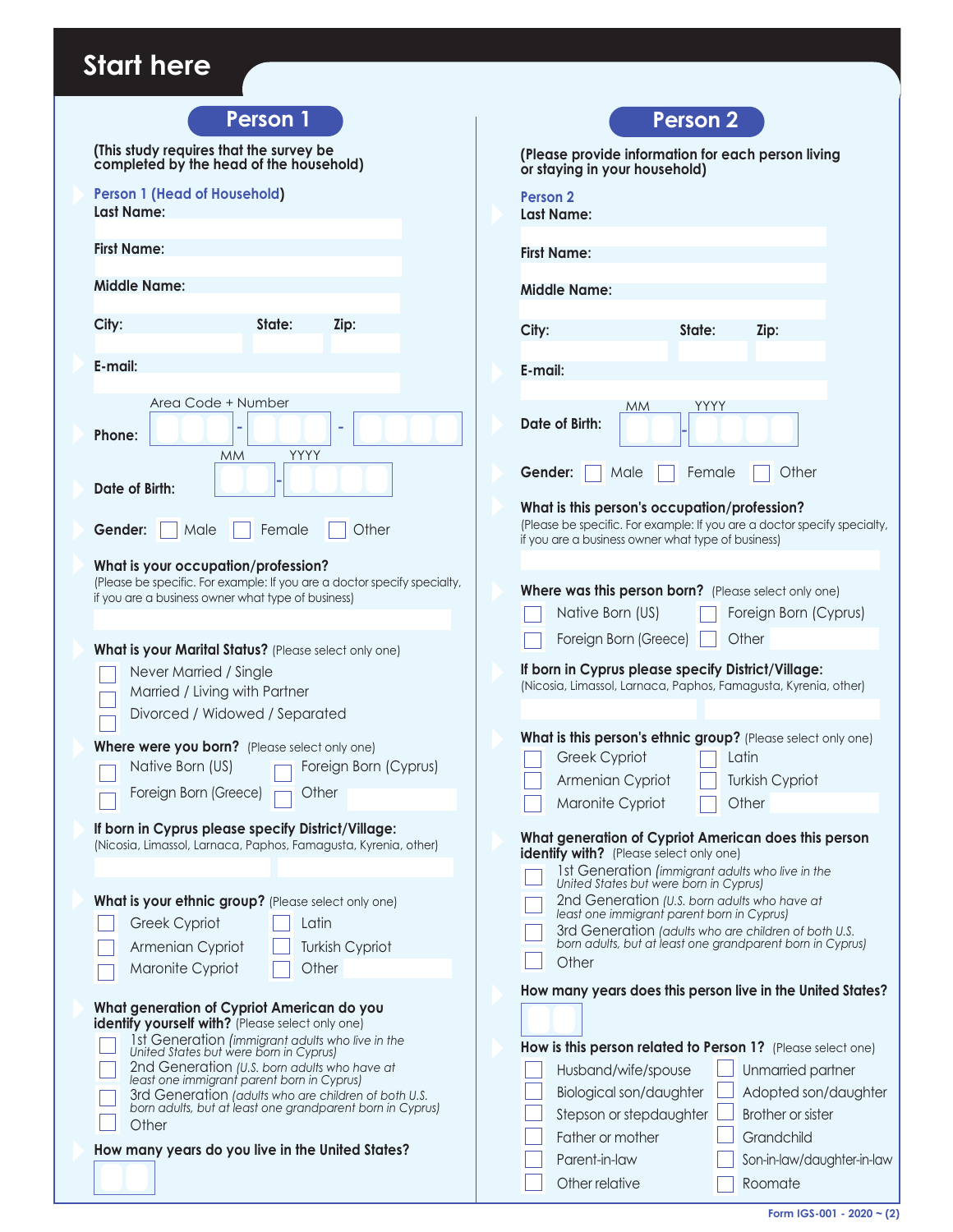| <b>Person 3</b>                                                          | <b>Person 4</b>                                                          |
|--------------------------------------------------------------------------|--------------------------------------------------------------------------|
| Person <sub>3</sub>                                                      | Person 4                                                                 |
| <b>Last Name:</b>                                                        | <b>Last Name:</b>                                                        |
| <b>First Name:</b>                                                       | <b>First Name:</b>                                                       |
| <b>Middle Name:</b>                                                      | <b>Middle Name:</b>                                                      |
| City:                                                                    | State:                                                                   |
| State:                                                                   | City:                                                                    |
| Zip:                                                                     | Zip:                                                                     |
| E-mail:                                                                  | E-mail:                                                                  |
| <b>YYYY</b>                                                              | YYYY                                                                     |
| <b>MM</b>                                                                | МM                                                                       |
| Date of Birth:                                                           | Date of Birth:                                                           |
| Gender:                                                                  | Gender:                                                                  |
| Female                                                                   | Female                                                                   |
| Other                                                                    | Other                                                                    |
| Male                                                                     | Male                                                                     |
| What is this person's occupation/profession?                             | What is this person's occupation/profession?                             |
| (Please be specific. For example: If you are a doctor specify specialty, | (Please be specific. For example: If you are a doctor specify specialty, |
| if you are a business owner what type of business)                       | if you are a business owner what type of business)                       |
| Where was this person born? (Please select only one)                     | Where was this person born? (Please select only one)                     |
| Native Born (US)                                                         | Native Born (US)                                                         |
| Foreign Born (Cyprus)                                                    | Foreign Born (Cyprus)                                                    |
| Foreign Born (Greece)                                                    | Foreign Born (Greece)                                                    |
| Other                                                                    | Other                                                                    |
| If born in Cyprus please specify District/Village:                       | If born in Cyprus please specify District/Village:                       |
| (Nicosia, Limassol, Larnaca, Paphos, Famagusta, Kyrenia, other)          | (Nicosia, Limassol, Larnaca, Paphos, Famagusta, Kyrenia, other)          |
| What is this person's ethnic group? (Please select only one)             | What is this person's ethnic group? (Please select only one)             |
| Greek Cypriot                                                            | Greek Cypriot                                                            |
| Latin                                                                    | Latin                                                                    |
| Armenian Cypriot                                                         | Armenian Cypriot                                                         |
| Turkish Cypriot                                                          | Turkish Cypriot                                                          |
| Maronite Cypriot                                                         | Maronite Cypriot                                                         |
| Other                                                                    | Other                                                                    |
| What generation of Cypriot American does this person                     | What generation of Cypriot American does this person                     |
| identify with? (Please select only one)                                  | identify with? (Please select only one)                                  |
| 1st Generation (immigrant adults who live in the                         | 1st Generation (immigrant adults who live in the                         |
| United States but were born in Cyprus)                                   | United States but were born in Cyprus)                                   |
| 2nd Generation (U.S. born adults who have at                             | 2nd Generation (U.S. born adults who have at                             |
| least one immigrant parent born in Cyprus)                               | least one immigrant parent born in Cyprus)                               |
| 3rd Generation (adults who are children of both U.S.                     | 3rd Generation (adults who are children of both U.S.                     |
| born adults, but at least one grandparent born in Cyprus)                | born adults, but at least one grandparent born in Cyprus)                |
| Other                                                                    | Other                                                                    |
| How many years does this person live in the United States?               | How many years does this person live in the United States?               |
| How is this person related to Person 1? (Please select one)              | How is this person related to Person 1? (Please select one)              |
| Unmarried partner                                                        | Unmarried partner                                                        |
| Husband/wife/spouse                                                      | Husband/wife/spouse                                                      |
| Biological son/daughter                                                  | Biological son/daughter                                                  |
| Adopted son/daughter                                                     | Adopted son/daughter                                                     |
| Stepson or stepdaughter                                                  | Brother or sister                                                        |
| <b>Brother or sister</b>                                                 | Stepson or stepdaughter                                                  |
| Father or mother                                                         | Grandchild                                                               |
| Grandchild                                                               | Father or mother                                                         |
| Parent-in-law                                                            | Parent-in-law                                                            |
| Son-in-law/daughter-in-law                                               | Son-in-law/daughter-in-law                                               |
| Other relative                                                           | Other relative                                                           |
| Roomate                                                                  | Roomate                                                                  |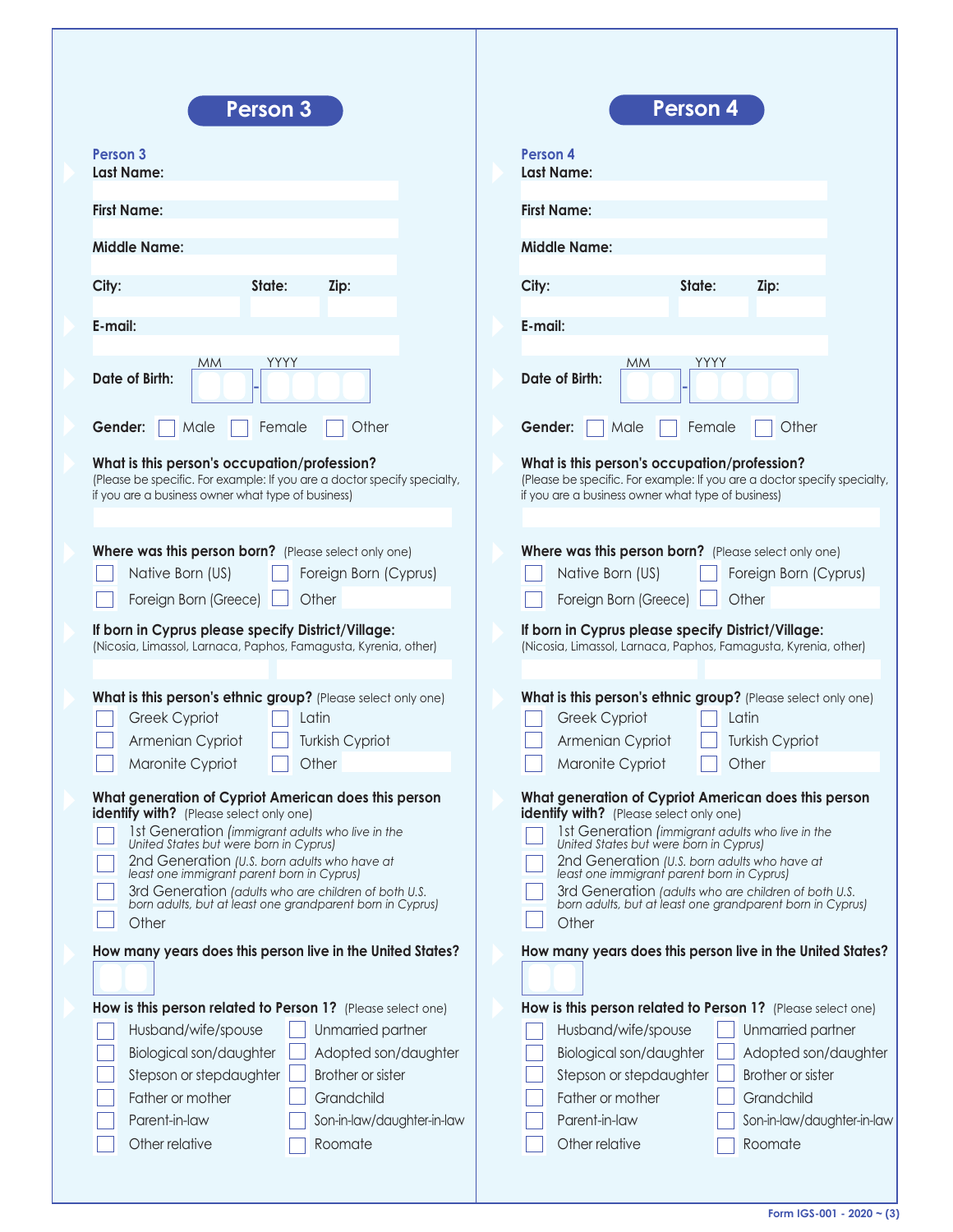| <b>Person 5</b>                                                                                                                                                                                                                                                                                                                                                                                                                  | Person 6                                                                                                                                                                                                                                                                                                                                                                                                                         |
|----------------------------------------------------------------------------------------------------------------------------------------------------------------------------------------------------------------------------------------------------------------------------------------------------------------------------------------------------------------------------------------------------------------------------------|----------------------------------------------------------------------------------------------------------------------------------------------------------------------------------------------------------------------------------------------------------------------------------------------------------------------------------------------------------------------------------------------------------------------------------|
| Person 5<br><b>Last Name:</b>                                                                                                                                                                                                                                                                                                                                                                                                    | Person 6<br><b>Last Name:</b>                                                                                                                                                                                                                                                                                                                                                                                                    |
| <b>First Name:</b>                                                                                                                                                                                                                                                                                                                                                                                                               | <b>First Name:</b>                                                                                                                                                                                                                                                                                                                                                                                                               |
| <b>Middle Name:</b>                                                                                                                                                                                                                                                                                                                                                                                                              | <b>Middle Name:</b>                                                                                                                                                                                                                                                                                                                                                                                                              |
| City:<br>State:<br>Zip:                                                                                                                                                                                                                                                                                                                                                                                                          | City:<br>State:<br>Zip:                                                                                                                                                                                                                                                                                                                                                                                                          |
| E-mail:                                                                                                                                                                                                                                                                                                                                                                                                                          | E-mail:                                                                                                                                                                                                                                                                                                                                                                                                                          |
| YYYY<br><b>MM</b><br>Date of Birth:                                                                                                                                                                                                                                                                                                                                                                                              | YYYY<br><b>MM</b><br>Date of Birth:                                                                                                                                                                                                                                                                                                                                                                                              |
| Gender:<br>Female<br>Other<br>Male                                                                                                                                                                                                                                                                                                                                                                                               | Gender:<br>Female<br>Other<br>Male                                                                                                                                                                                                                                                                                                                                                                                               |
| What is this person's occupation/profession?<br>(Please be specific. For example: If you are a doctor specify specialty,<br>if you are a business owner what type of business)                                                                                                                                                                                                                                                   | What is this person's occupation/profession?<br>(Please be specific. For example: If you are a doctor specify specialty,<br>if you are a business owner what type of business)                                                                                                                                                                                                                                                   |
| Where was this person born? (Please select only one)<br>Native Born (US)<br>Foreign Born (Cyprus)<br>Foreign Born (Greece)<br>Other<br>If born in Cyprus please specify District/Village:<br>(Nicosia, Limassol, Larnaca, Paphos, Famagusta, Kyrenia, other)                                                                                                                                                                     | Where was this person born? (Please select only one)<br>Native Born (US)<br>Foreign Born (Cyprus)<br>Other<br>Foreign Born (Greece)<br>If born in Cyprus please specify District/Village:<br>(Nicosia, Limassol, Larnaca, Paphos, Famagusta, Kyrenia, other)                                                                                                                                                                     |
| What is this person's ethnic group? (Please select only one)                                                                                                                                                                                                                                                                                                                                                                     | What is this person's ethnic group? (Please select only one)                                                                                                                                                                                                                                                                                                                                                                     |
| Greek Cypriot<br>Latin                                                                                                                                                                                                                                                                                                                                                                                                           | Greek Cypriot<br>Latin                                                                                                                                                                                                                                                                                                                                                                                                           |
| Armenian Cypriot<br><b>Turkish Cypriot</b>                                                                                                                                                                                                                                                                                                                                                                                       | Armenian Cypriot<br><b>Turkish Cypriot</b>                                                                                                                                                                                                                                                                                                                                                                                       |
| Maronite Cypriot<br>Other                                                                                                                                                                                                                                                                                                                                                                                                        | Maronite Cypriot<br>Other                                                                                                                                                                                                                                                                                                                                                                                                        |
| What generation of Cypriot American does this person<br><b>identify with?</b> (Please select only one)<br>1st Generation (immigrant adults who live in the<br>United States but were born in Cyprus)<br>2nd Generation (U.S. born adults who have at<br>least one immigrant parent born in Cyprus)<br>3rd Generation (adults who are children of both U.S.<br>born adults, but at least one grandparent born in Cyprus)<br>Other | What generation of Cypriot American does this person<br><b>identify with?</b> (Please select only one)<br>1st Generation (immigrant adults who live in the<br>United States but were born in Cyprus)<br>2nd Generation (U.S. born adults who have at<br>least one immigrant parent born in Cyprus)<br>3rd Generation (adults who are children of both U.S.<br>born adults, but at least one grandparent born in Cyprus)<br>Other |
| How many years does this person live in the United States?                                                                                                                                                                                                                                                                                                                                                                       | How many years does this person live in the United States?                                                                                                                                                                                                                                                                                                                                                                       |
|                                                                                                                                                                                                                                                                                                                                                                                                                                  |                                                                                                                                                                                                                                                                                                                                                                                                                                  |
| How is this person related to Person 1? (Please select one)<br>Unmarried partner<br>Husband/wife/spouse<br>Biological son/daughter<br>Adopted son/daughter<br>Stepson or stepdaughter<br><b>Brother or sister</b><br>Father or mother<br>Grandchild<br>Parent-in-law<br>Son-in-law/daughter-in-law<br>Other relative<br>Roomate                                                                                                  | How is this person related to Person 1? (Please select one)<br>Unmarried partner<br>Husband/wife/spouse<br>Biological son/daughter<br>Adopted son/daughter<br><b>Brother or sister</b><br>Stepson or stepdaughter<br>Grandchild<br>Father or mother<br>Parent-in-law<br>Son-in-law/daughter-in-law<br>Other relative<br>Roomate                                                                                                  |